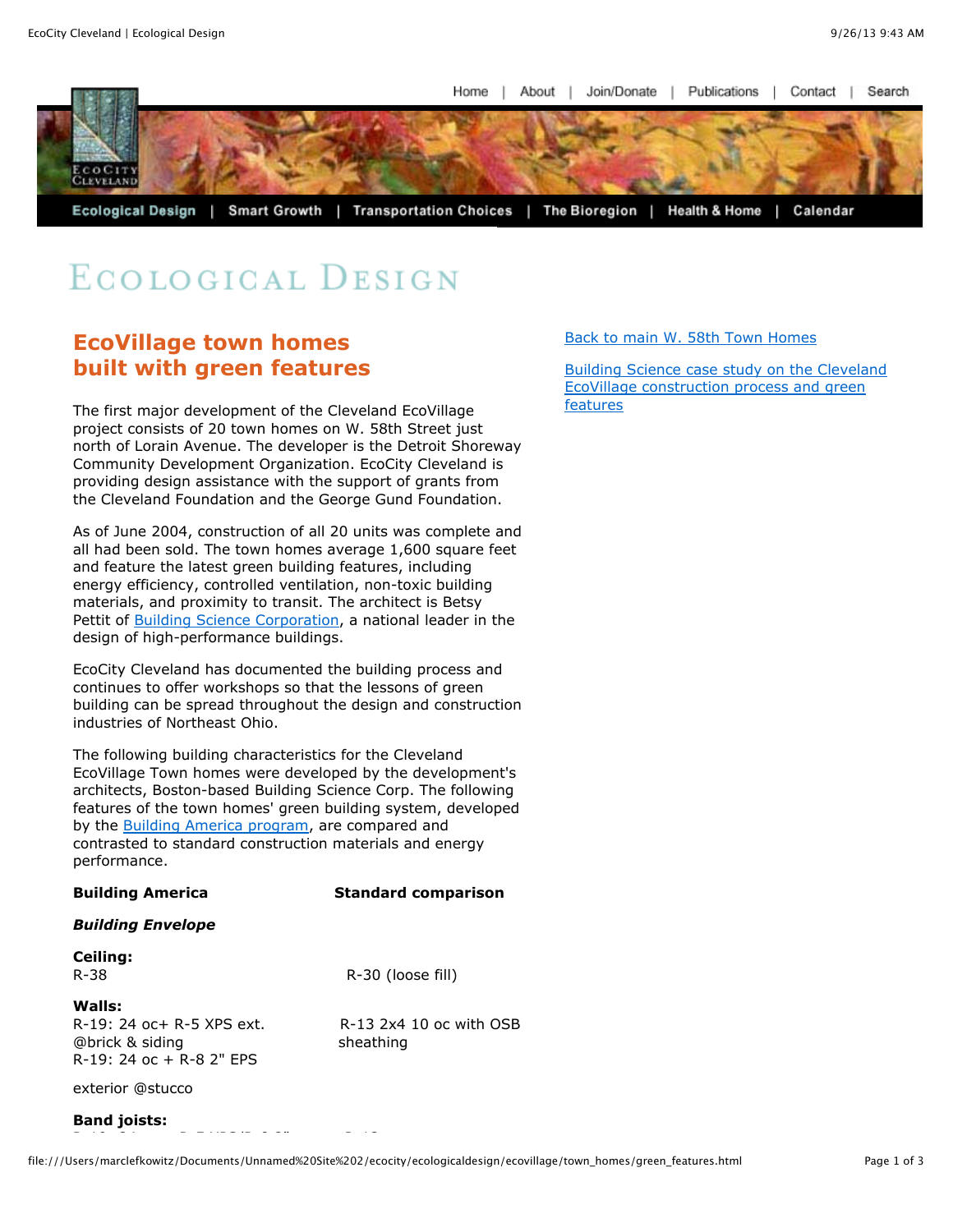R-19: 24 oc + R-5 XPS/R-8 2" R-13 EPS exterior

### **Foundation:**

R-10: 2" XPS on basement walls Uninsulated basement With GWB. 2x3 framing, assume walls no cavity insulation. R-4 3/4" XPS on basement to slab wall

#### **Slab:**

R-8: 2" EPS under entire slab R-5: 1" XPS

### **Depressed patios:**

R-10: 2" XPS 4' wide frost protection

### **Windows:**

| Double-glazed low emissivity         |
|--------------------------------------|
| wood frame                           |
| (vinyl clad) $U = .36$ , SHGC= $.45$ |

### **Infiltration:**

2.5 sq in leakage area 8.0 ACH 50 per 100 sf envelope

### *Mechanical systems*

### **Heat:**

90%+ AFUE sealed combustion 80% AFUE conventional furnace in conditioned space furnace in cond. space

### **Cooling:**

12 SEER air conditioner split 10 SEER air conditioner system system split system

### **DHW:**

.59 EF power-direct vent .56 EF natural draft water heater (40 gallon) water heater (40 gal.)

### **Ducts:**

In conditioned space; insulated In conditioned space (as per code)

## **Duct leakage:**

None to outside (5% or less) 10% to outside

### **Ventilation:**

AirCycler supply-only system None integrated with AHU (return side)

#### [Back to top](file:///Users/marclefkowitz/Documents/Unnamed%20Site%202/ecocity/ecologicaldesign/ecovillage/town_homes/green_features.html#top)

EcoCity Cleveland 3500 Lorain Avenue, Suite 301, Cleveland OH 44113

> Cuyahoga Bioregion (216) 961-5020 www.ecocitycleveland.org Copyright 2002-2005

Double-glazed clear glass wood frame (vinyl clad)  $U=.46$ , SHGC=.57